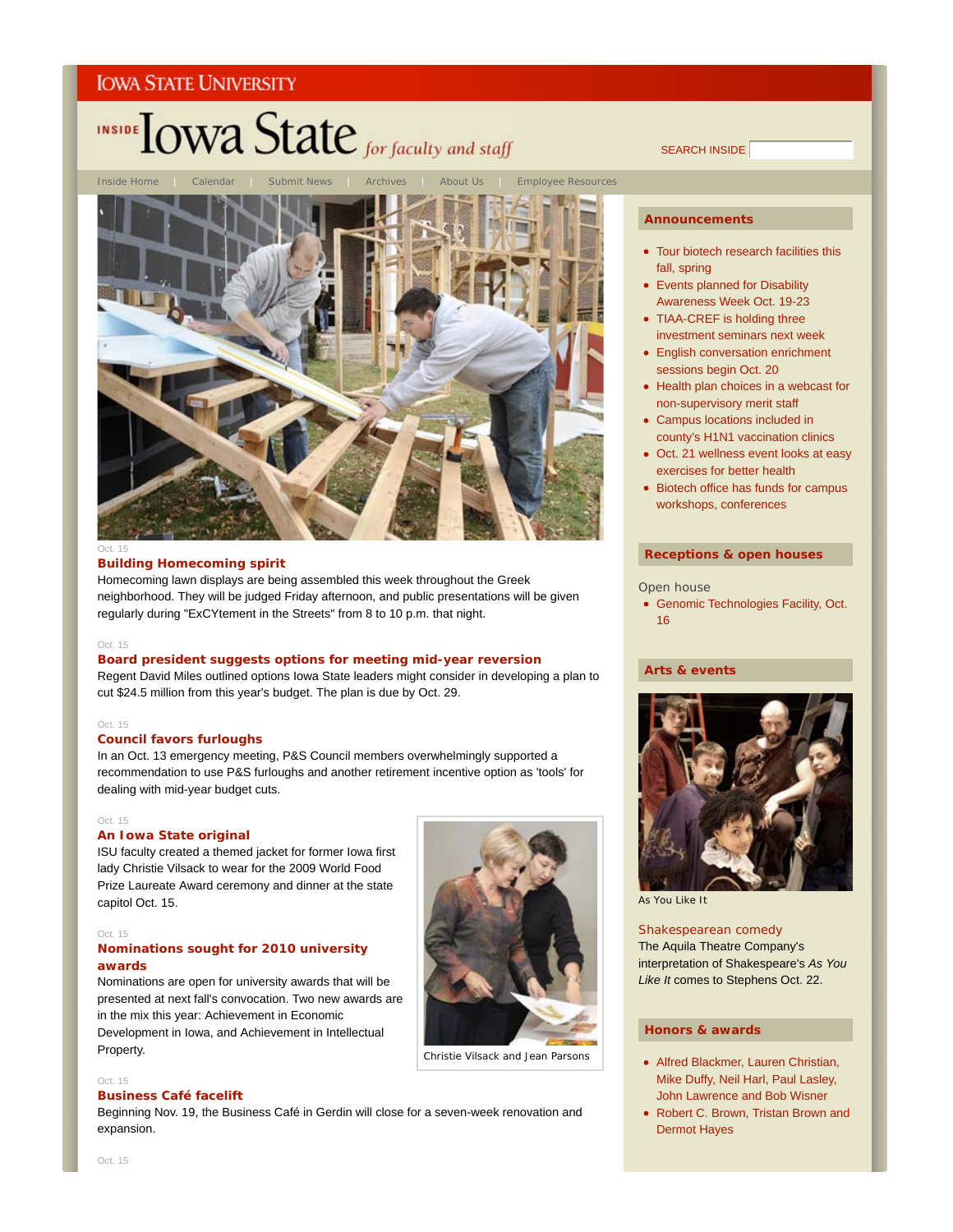# **Sustainability celebration**

A student-led celebration of National Campus Sustainability Day is Oct. 21 outside Parks Library. Displays and free bike tune-ups are among the planned activities.

Published by University Relations, inside@iastate.edu, (515) 294-7958, Ames, Iowa 50011. Copyright © 1995-2009, Iowa State University of Science and Technology. All rights reserved.

# **Around campus**

#### Rent-a-book

University Book Store will apply a \$300,000 award from the U.S. Department of Education toward the launch of a textbook rental program at Iowa State.

# Solar Team still competing

Iowa State's team is running in the top 10 in several categories of the U.S. Department of Energy's Solar Decathlon competition this week in Washington, D.C. The competition continues through Oct. 18.

**Inside tools**

Print this edition (PDF) RSS | Twitter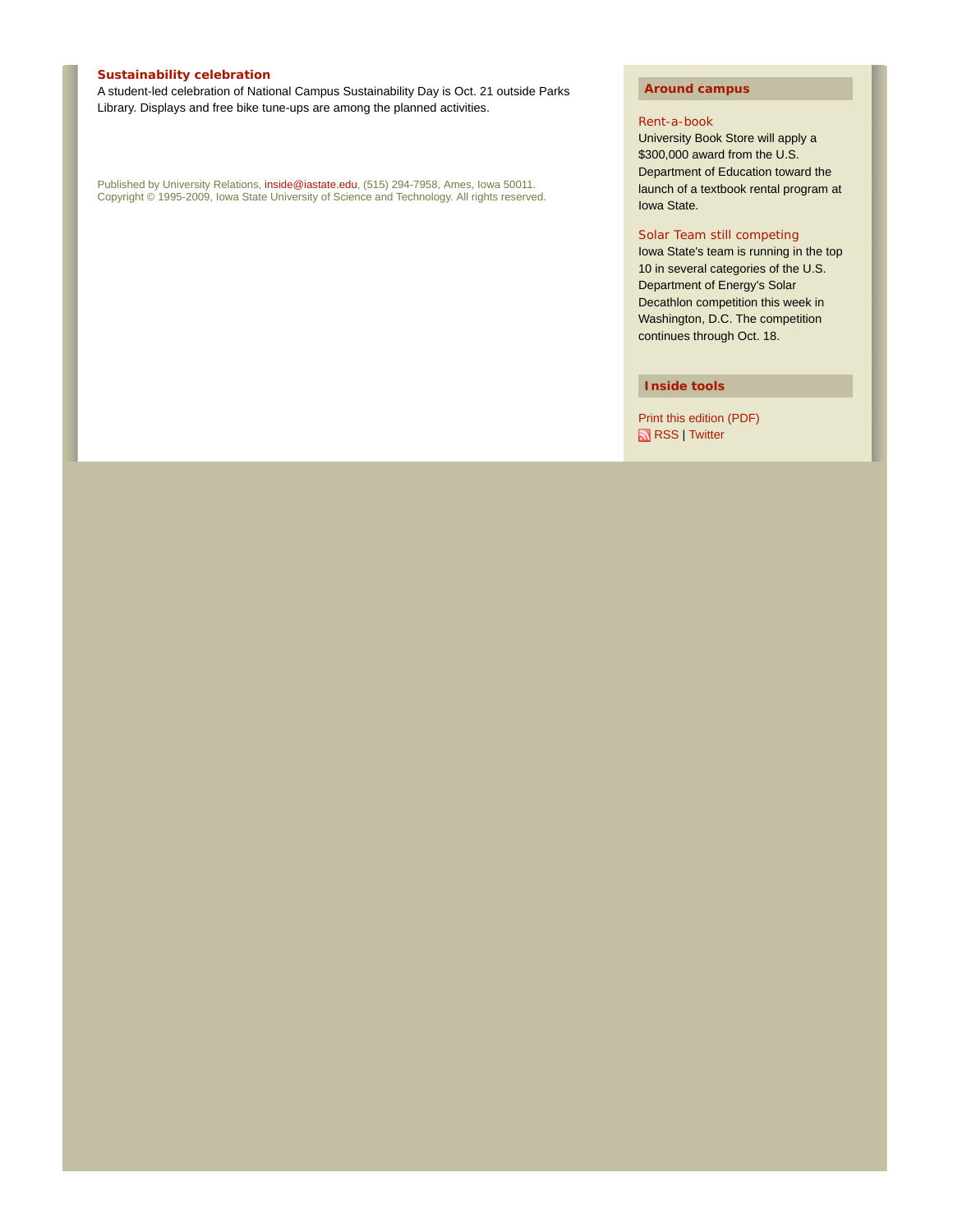

SEARCH INSIDE

Inside Home | Calendar | Submit News | Archives | About Us | Employee Resources

Oct. 15



# Council favors furloughs

In an Oct. 13 emergency meeting, P&S Council members overwhelmingly supported a recommendation to use P&S furloughs and another retirement incentive option as 'tools' for dealing with mid-year budget cuts.

# 2010 University awards

Nominations are open for university awards that will be presented at next fall's convocation. Two new awards in the mix this year are Achievement in Economic Development in Iowa, and Achievement in Intellectual Property.

#### **Announcements**

- Tour biotech research facilities this fall, spring
- Events planned for Disability Awareness Week Oct. 19-23
- TIAA-CREF is holding three investment seminars next week
- English conversation enrichment sessions begin Oct. 20
- Health plan choices in a webcast for non-supervisory merit staff
- Campus locations included in county's H1N1 vaccination clinics
- Oct. 21 wellness event looks at easy exercises for better health
- Biotech office has funds for campus workshops, conferences

# **Receptions & open houses**

#### Open house

Genomic Technologies Facility, Oct. 16

**Arts & events**

# **It's still early**

Tyler Edwards (right) and Creighton Stifel work on the homecoming lawn display at the Tau Kappa Epsilon house on Ash Avenue Tuesday afternoon. The displays will be judged Friday afternoon and ready for showing during "ExCYtement in the Streets" from 8 to 10 p.m. Friday. There will be public presentations every 15 to 20 minutes. *Photo by Bob Elbert*.

Published by University Relations, inside@iastate.edu, (515) 294-7958, Ames, Iowa 50011. Copyright © 1995-2009, Iowa State University of Science and Technology. All rights reserved.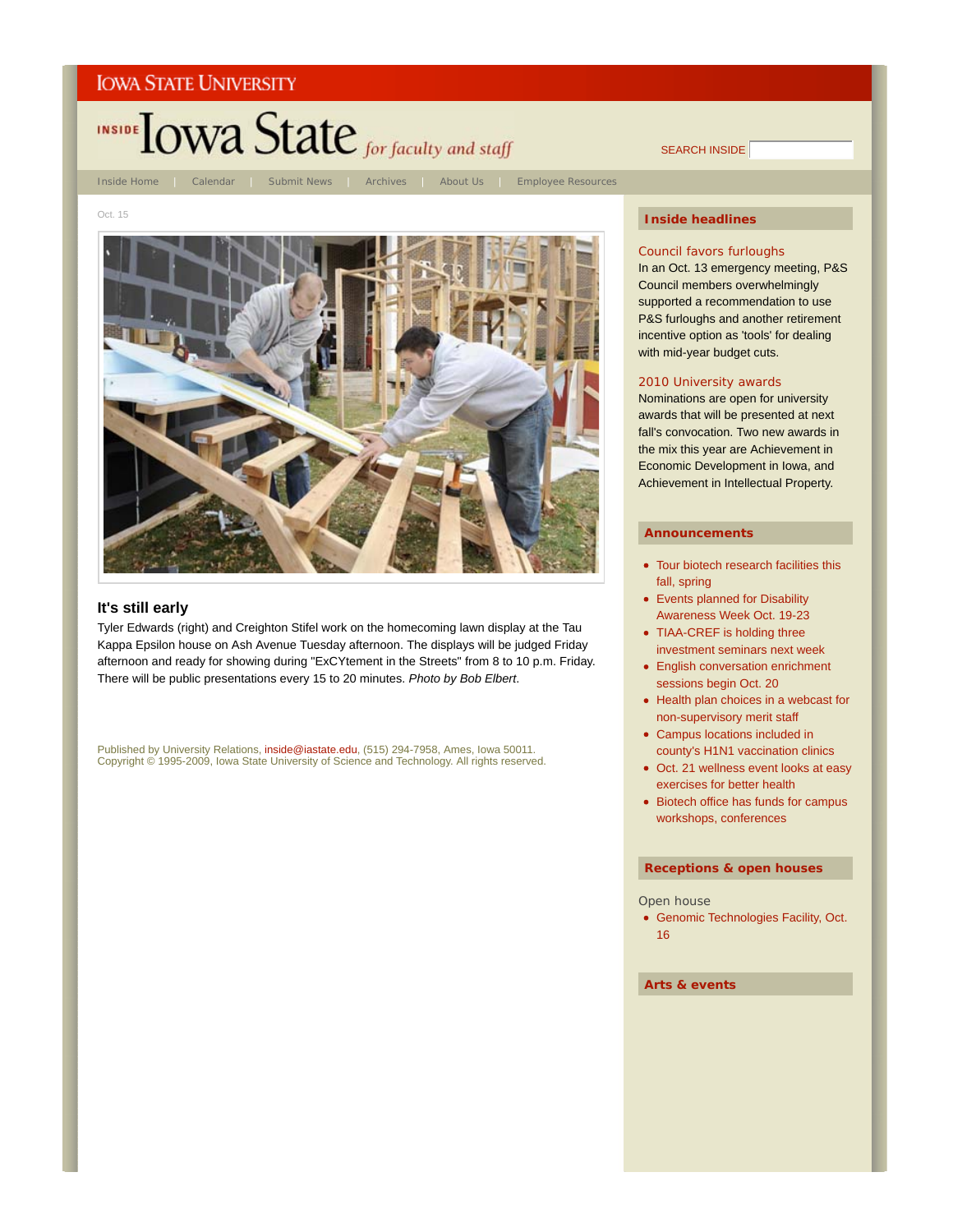

Inside Home | Calendar | Submit News | Archives | About Us | Employee Resources

SEARCH INSIDE

Oct. 15

# **Board president suggests options for meeting mid-year reversion**

by Anne Krapfl

Iowa State leaders have about 14 days to come up with a plan to cut \$24.5 million from the university's current operating budget. The state Board of Regents officially requested that plan during an emergency meeting Oct. 14. It's due on or before the board's next regular meeting on Oct. 29.

The directive comes on the heels of Gov. Chet Culver's Oct. 8 decision to implement a 10 percent across-the-board cut in state funding due to shrinking state revenues.

At Iowa State this year, that 10 percent amounts to \$24.5 million.

"We have a lot of work, a lot of analysis, to do," said president Gregory Geoffroy. He said Iowa State would take all that time to consider the options.

# **Some guidelines**

Board president David Miles asked Geoffroy and the other institution heads to consider these seven options in their planning:

- Temporary salary reductions (and consider whether any proposed reductions should be less for lower-income workers)
- Temporary layoffs, including furloughs, to reduce the number of permanent layoffs required and preserve jobs
- Benefit revisions, including temporary reductions to retirement contributions, or temporary or permanent revisions to other benefit programs
- A "very modest" tuition surcharge for spring semester 2010 (one-time and not a permanent addition to the tuition base)
- Postpone non-essential deferred maintenance and repairs
- Consider where to refocus efforts in a significant way and/or potentially eliminate programs
- Permanent layoffs -- as a last measure if other measures can't completely close the gap, or where it makes sense for the future of an institution

Regent Michael Gartner added an eighth consideration:

Evaluate selling non-essential assets to meet one-time cuts

Miles directed the institution leaders to work in good faith with all employee groups, students, the governor and legislature in developing their plans. He also asked that "the pain of actions required" be spread across all employee groups.

# **Hiring freeze on, building moratorium off**

Board members unanimously approved a motion to continue Miles' Oct. 8 directive for a hiring freeze at the regent institutions for positions funded from state General Fund appropriations. The freeze will continue until the board approves the institutions' plans to meet the funding reductions.

Miles withdrew his motion for a moratorium on new construction. He noted that the normal regent approval process gives universities and the board the chance to assess the impact of new facilities on operating budgets. And he said this is a consideration the board will look more closely at in the future when it reviews new building proposals.

He said confusion about what projects a moratorium would cover, and the cost to the schools of unrecoverable planning and design expenses also factored in his decision.

# **The proposals**

Miles requested that the budget reduction proposals the universities submit for the board's

# **Inside headlines**

Board president suggests options for meeting mid-year reversion Regent David Miles outlined options Iowa State leaders might consider in

developing a plan to cut \$24.5 million from this year's budget. The plan is due by Oct. 29.

# Council favors furloughs

In an Oct. 13 emergency meeting, P&S Council members overwhelmingly supported a recommendation to use P&S furloughs and another retirement incentive option as 'tools' for dealing with mid-year budget cuts.

# 2010 University awards

Nominations are open for university awards that will be presented at next fall's convocation. Two new awards in the mix this year are Achievement in Economic Development in Iowa, and Achievement in Intellectual Property.

#### **Announcements**

- Tour biotech research facilities this fall, spring
- Events planned for Disability Awareness Week Oct. 19-23
- TIAA-CREF is holding three investment seminars next week
- English conversation enrichment sessions begin Oct. 20
- Health plan choices in a webcast for non-supervisory merit staff
- Campus locations included in county's H1N1 vaccination clinics
- Oct. 21 wellness event looks at easy exercises for better health
- Biotech office has funds for campus workshops, conferences

# **Receptions & open houses**

Open house

Genomic Technologies Facility, Oct. 16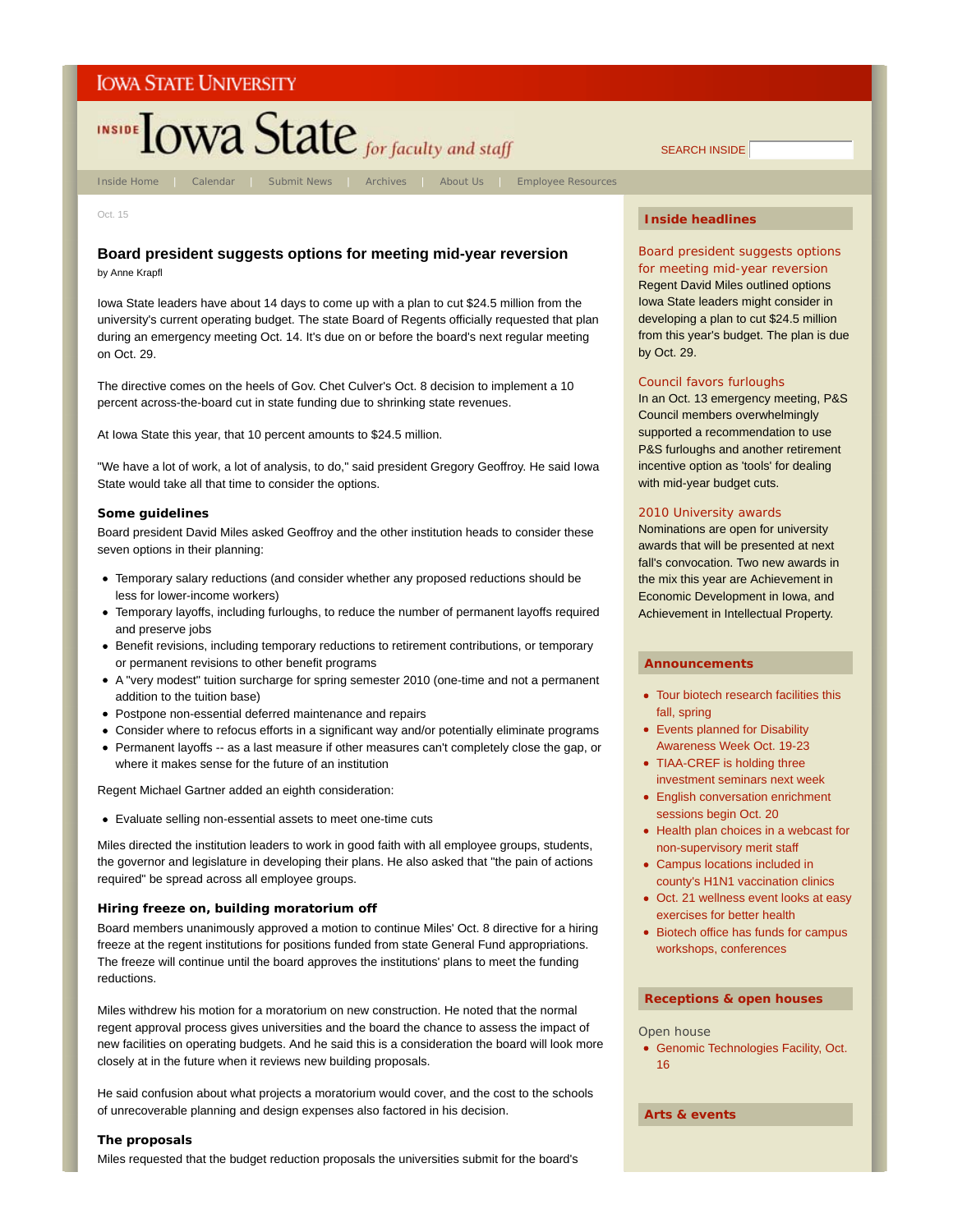consideration include flexibility and some options, rather than a single, take-it-or-leave-it plan.

"I have tremendous confidence in our institution heads, but we need to have on the table some options -- including 'here's what we also considered but don't favor' -- so we can have a very interactive session on the 29th," he said.

Published by University Relations, inside@iastate.edu, (515) 294-7958, Ames, Iowa 50011. Copyright © 1995-2009, Iowa State University of Science and Technology. All rights reserved.



*As You Like It*

# Shakespearean comedy

The Aquila Theatre Company's interpretation of Shakespeare's *As You Like It* comes to Stephens Oct. 22.

# **Honors & awards**

- Alfred Blackmer, Lauren Christian, Mike Duffy, Neil Harl, Paul Lasley, John Lawrence and Bob Wisner
- Robert C. Brown, Tristan Brown and Dermot Hayes

# **Around campus**

# Rent-a-book

University Book Store will apply a \$300,000 award from the U.S. Department of Education toward the launch of a textbook rental program at Iowa State.

# Solar Team still competing

Iowa State's team is running in the top 10 in several categories of the U.S. Department of Energy's Solar Decathlon competition this week in Washington, D.C. The competition continues through Oct. 18.

# **Inside tools**

Print this edition (PDF) RSS | Twitter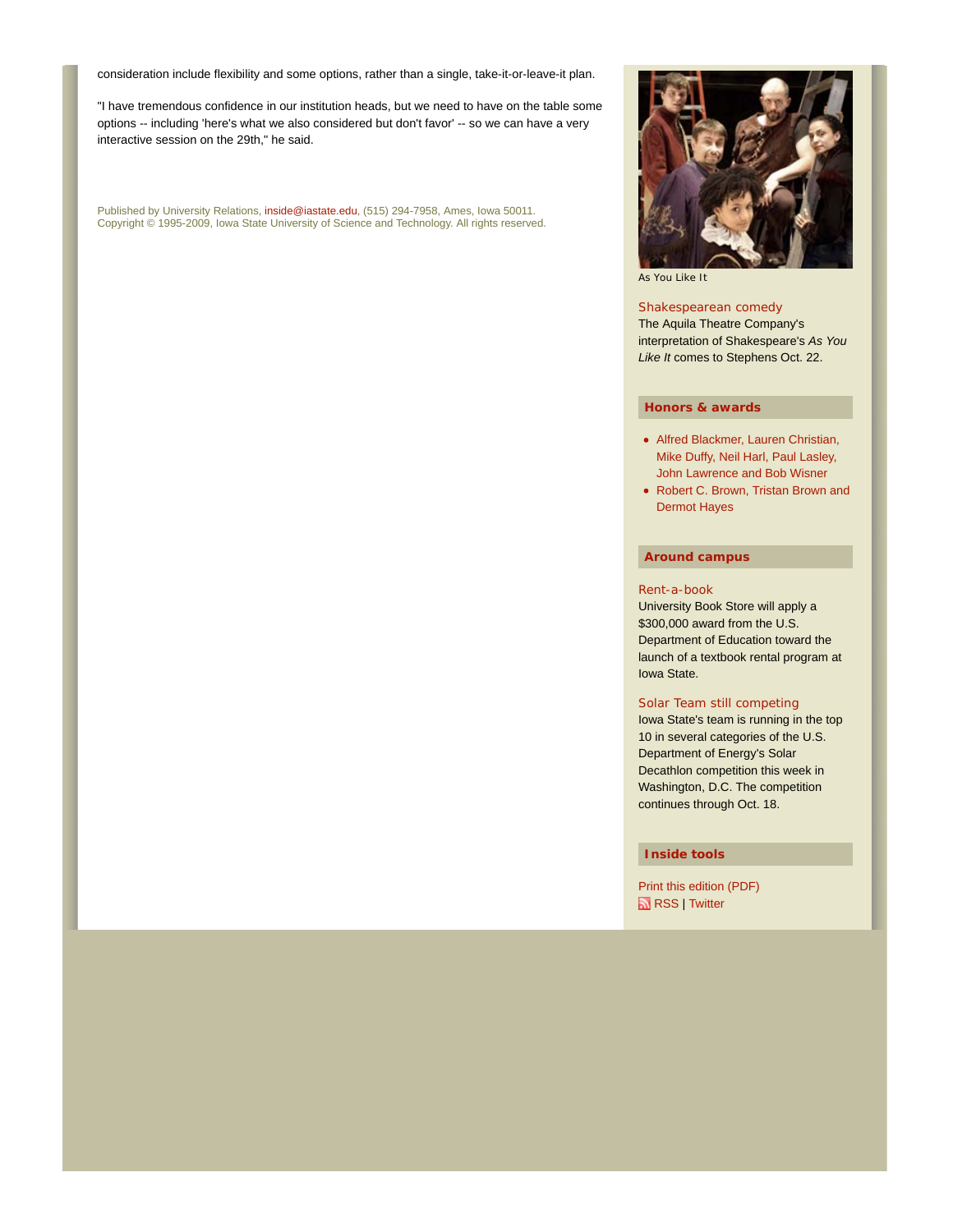

Oct. 15

# **Council asks for budgetary 'tools'**

by Erin Rosacker

The executive board of the Professional and Scientific Council called its own emergency meeting of the full council a day before the Oct. 14 state Board of Regents meeting. P&S Council members voted overwhelmingly in favor of a pair of motions that recommend budgetsaving "tools" to administrators.

Most of the discussion centered on a new motion that recommends the availability of furloughs for P&S staff to meet FY10 budget cuts.

"The intent of this particular motion is to request and recommend that furloughs again be considered as a tool for budget reduction for P&S staff, even if complications preclude their use for faculty and merit staff," said Kevin Kane, P&S vice president for university planning and budget.

Language in the motion included these supporting arguments:

- P&S staff are adversely impacted because they do not have tenure or union contract protection
- Nearly 60 percent of P&S staff responding to last spring's survey preferred furloughs to layoffs
- Furloughs would keep experienced staff, avoiding the cost of hiring and training replacements later
- Early implementation would give employees time to financially plan for reductions to their salaries

In answer to questions about implementation, timing and other specifics not contained in the motion, Kane said its intent is to "leave off any details ... and have our voice heard before the regents meet tomorrow."

The motion passed, 38-4.

#### **More RIOs**

The second motion, which passed unanimously, was a recommendation to implement another retirement incentive option (RIO) in 2010. This motion also failed to contain specifics -- such as suggested age or length of service requirements -- and a retirement deadline was eliminated.

"I think it takes the detail out of it, but more, it says that we really need and really want this," said Camille Schroeder, council president. "This is a different day, and a different year and a different budget. I think we have to act based on what we know."

Published by University Relations, inside@iastate.edu, (515) 294-7958, Ames, Iowa 50011. Copyright © 1995-2009, Iowa State University of Science and Technology. All rights reserved.

# **Inside headlines**

SEARCH INSIDE

#### Council favors furloughs

In an Oct. 13 emergency meeting, P&S Council members overwhelmingly supported a recommendation to use P&S furloughs and another retirement incentive option as 'tools' for dealing with mid-year budget cuts.

#### 2010 University awards

Nominations are open for university awards that will be presented at next fall's convocation. Two new awards in the mix this year are Achievement in Economic Development in Iowa, and Achievement in Intellectual Property.

#### **Announcements**

- Tour biotech research facilities this fall, spring
- Events planned for Disability Awareness Week Oct. 19-23
- TIAA-CREF is holding three investment seminars next week
- English conversation enrichment sessions begin Oct. 20
- Health plan choices in a webcast for non-supervisory merit staff
- Campus locations included in county's H1N1 vaccination clinics
- Oct. 21 wellness event looks at easy exercises for better health
- Biotech office has funds for campus workshops, conferences

# **Receptions & open houses**

#### Open house

Genomic Technologies Facility, Oct. 16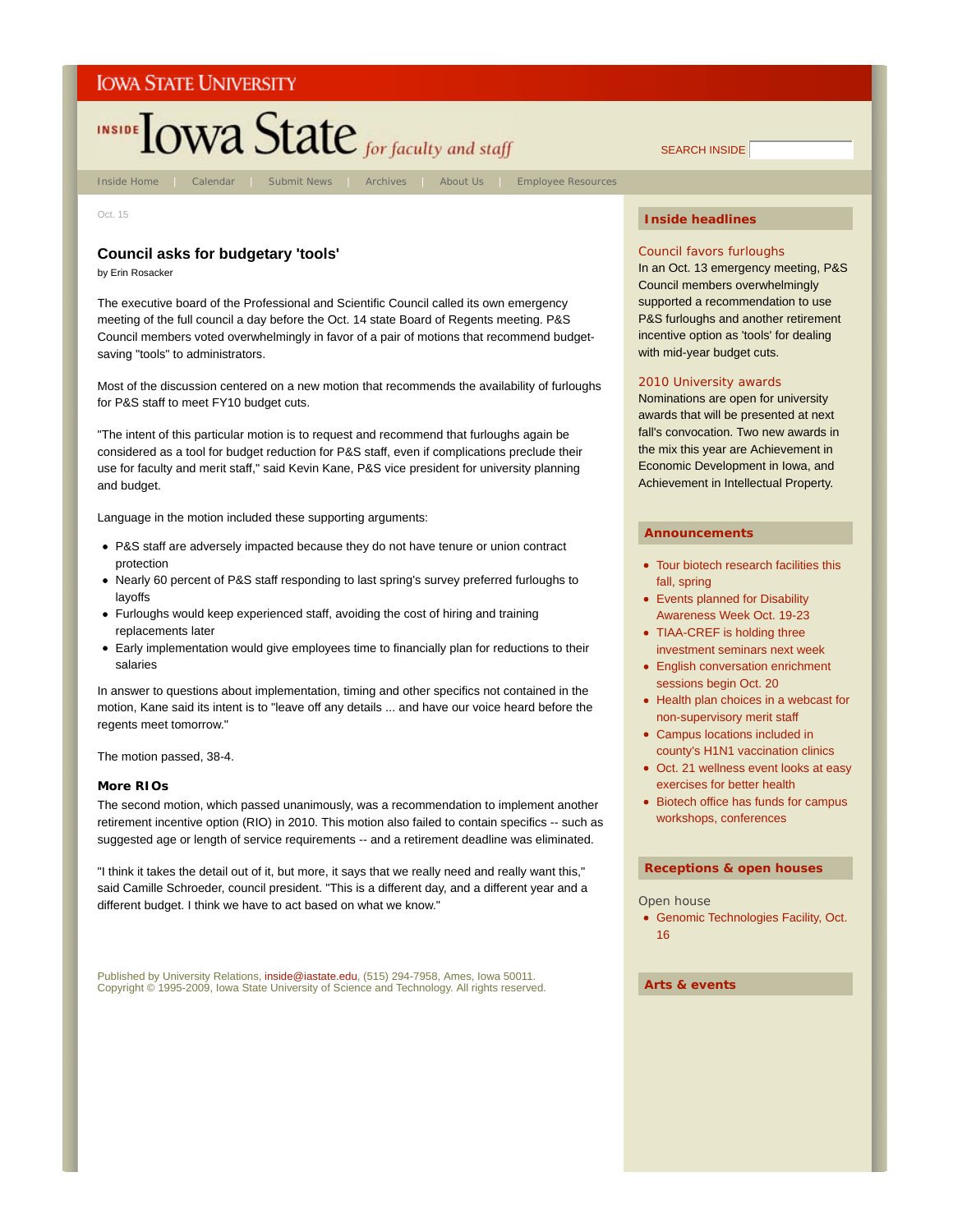

SEARCH INSIDE

Oct. 15



# **An Iowa State original**

Former Iowa first lady Christie Vilsack will attend the 2009 World Food Prize Laureate Award ceremony and dinner at the state capitol Oct. 15 in a themed jacket created on campus. Her silk jacket features a pattern of tomatoes and leaves, and is the work of Jean Parsons and Natalie Sanger Gendle, faculty members in the apparel, education studies and hospitality management department. With a new state-of-the-art digital printer, Parsons and Gendle designed and constructed the jacket.

Parsons, pictured above with Vilsack at a final fitting Tuesday afternoon, said a key challenge was creating an artistic, evening garment with a pattern not normally used for formal attire. Gendle created literal and abstract interpretations of tomatoes from photos taken by Parsons at local farmers' markets and vegetable gardens.

In addition to the dressy jacket, Parsons and Gendle are making Vilsack a casual jacket and tote with veggie photos as the pattern. Vilsack requested the pieces as conversation starters to allow her to transition easily into discussion about the U.S. Department of Agriculture's "Know your farmer, know your food" campaign. Vilsack's husband, former Iowa governor Tom Vilsack, currently serves as U.S. Secretary of Agriculture. *Photo by Bob Elbert*.

Published by University Relations, inside@iastate.edu, (515) 294-7958, Ames, Iowa 50011. Copyright © 1995-2009, Iowa State University of Science and Technology. All rights reserved.

# **Inside headlines**

#### Council favors furloughs

In an Oct. 13 emergency meeting, P&S Council members overwhelmingly supported a recommendation to use P&S furloughs and another retirement incentive option as 'tools' for dealing with mid-year budget cuts.

#### 2010 University awards

Nominations are open for university awards that will be presented at next fall's convocation. Two new awards in the mix this year are Achievement in Economic Development in Iowa, and Achievement in Intellectual Property.

#### **Announcements**

- Tour biotech research facilities this fall, spring
- Events planned for Disability Awareness Week Oct. 19-23
- TIAA-CREF is holding three investment seminars next week
- English conversation enrichment sessions begin Oct. 20
- Health plan choices in a webcast for non-supervisory merit staff
- Campus locations included in county's H1N1 vaccination clinics
- Oct. 21 wellness event looks at easy exercises for better health
- Biotech office has funds for campus workshops, conferences

#### **Receptions & open houses**

#### Open house

Genomic Technologies Facility, Oct. 16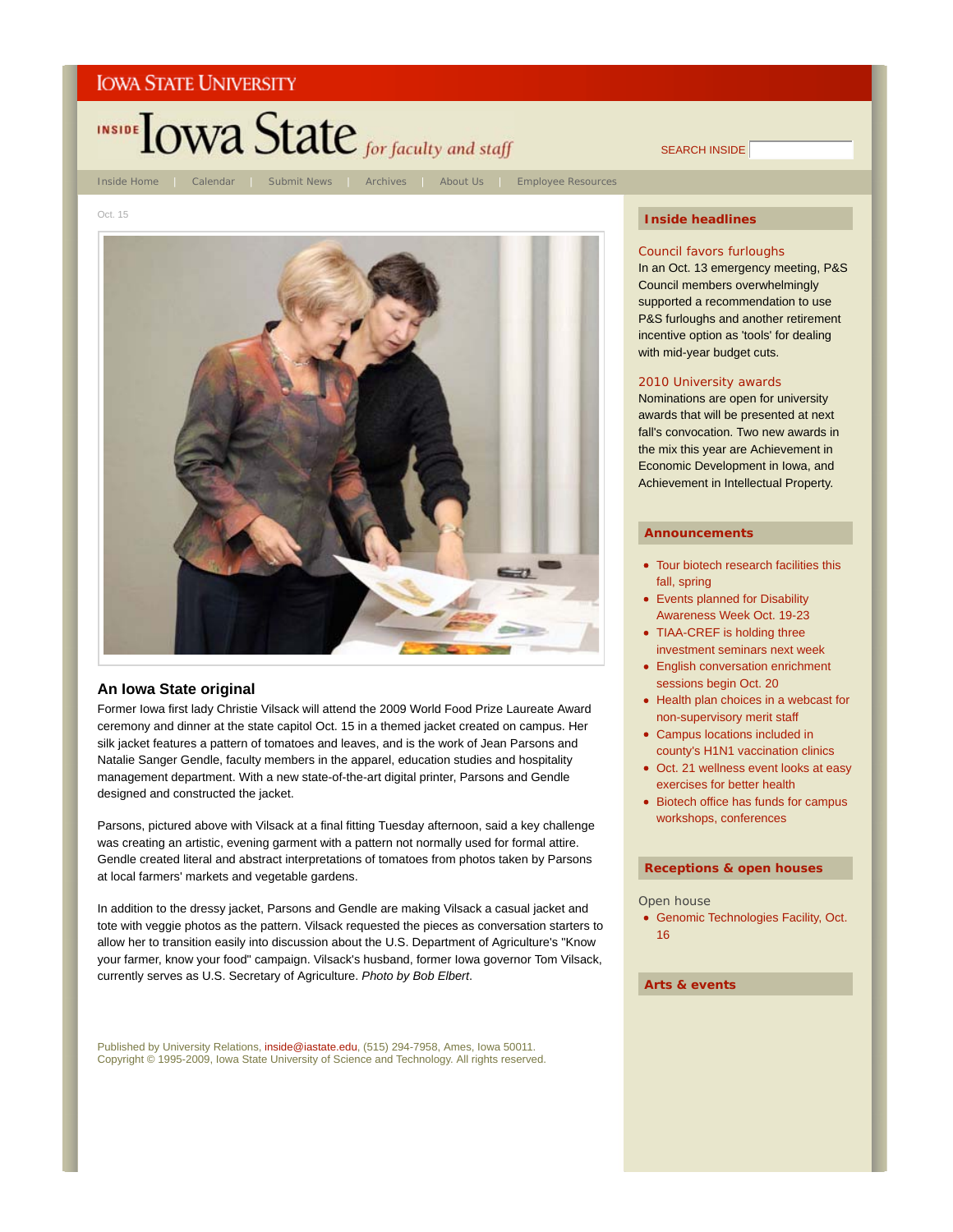# INSIDE TOWA State for faculty and staff

Inside Home | Calendar | Submit News | Archives | About Us | Employee Resources

Oct. 15

# **Nominations sought for 2010 university awards**

Nominations are being accepted for the 2010 Iowa State University awards. All awards will be presented at next fall's university convocation on Sept. 20, 2010.

Electronic forms and instructions for submitting faculty awards and P&S awards are online at the provost's web site.

# **New awards**

Two awards will be presented next fall for the first time to either individuals or teams of employees:

- ISU Award for Achievement in Economic Development in Iowa, which recognizes tenured or tenure-track faculty or P&S staff for outstanding ISU-based achievements in advancing the economic development of the state. Up to two awards per year are available.
- ISU Award for Achievement in Intellectual Property, which recognizes tenured or tenure-track faculty or P&S staff who have made important IP contributions at the university, preferably leading to patents and licenses. One award per year is available.

# **Timeline**

Award nominations are due in the Office of the Executive Vice President and Provost by Feb. 22, 2010. However, colleges, departments or other units involved in the process set earlier deadlines, including these college deadlines:

- Agriculture and Life Sciences: Nov. 19
- Business: Jan. 25, 2010
- Design: Feb. 1, 2010
- Engineering: Feb. 5, 2010
- Human Sciences: Nov. 17
- Liberal Arts and Sciences: Dec. 16
- Veterinary Medicine: Jan. 30, 2010

Nominations for all university awards must be electronic and adhere to a format.

Published by University Relations, inside@iastate.edu, (515) 294-7958, Ames, Iowa 50011. Copyright © 1995-2009, Iowa State University of Science and Technology. All rights reserved.

# **Inside headlines**

SEARCH INSIDE

# Council favors furloughs

In an Oct. 13 emergency meeting, P&S Council members overwhelmingly supported a recommendation to use P&S furloughs and another retirement incentive option as 'tools' for dealing with mid-year budget cuts.

# 2010 University awards

Nominations are open for university awards that will be presented at next fall's convocation. Two new awards in the mix this year are Achievement in Economic Development in Iowa, and Achievement in Intellectual Property.

#### **Announcements**

- Tour biotech research facilities this fall, spring
- Events planned for Disability Awareness Week Oct. 19-23
- TIAA-CREF is holding three investment seminars next week
- English conversation enrichment sessions begin Oct. 20
- Health plan choices in a webcast for non-supervisory merit staff
- Campus locations included in county's H1N1 vaccination clinics
- Oct. 21 wellness event looks at easy exercises for better health
- Biotech office has funds for campus workshops, conferences

#### **Receptions & open houses**

#### Open house

Genomic Technologies Facility, Oct. 16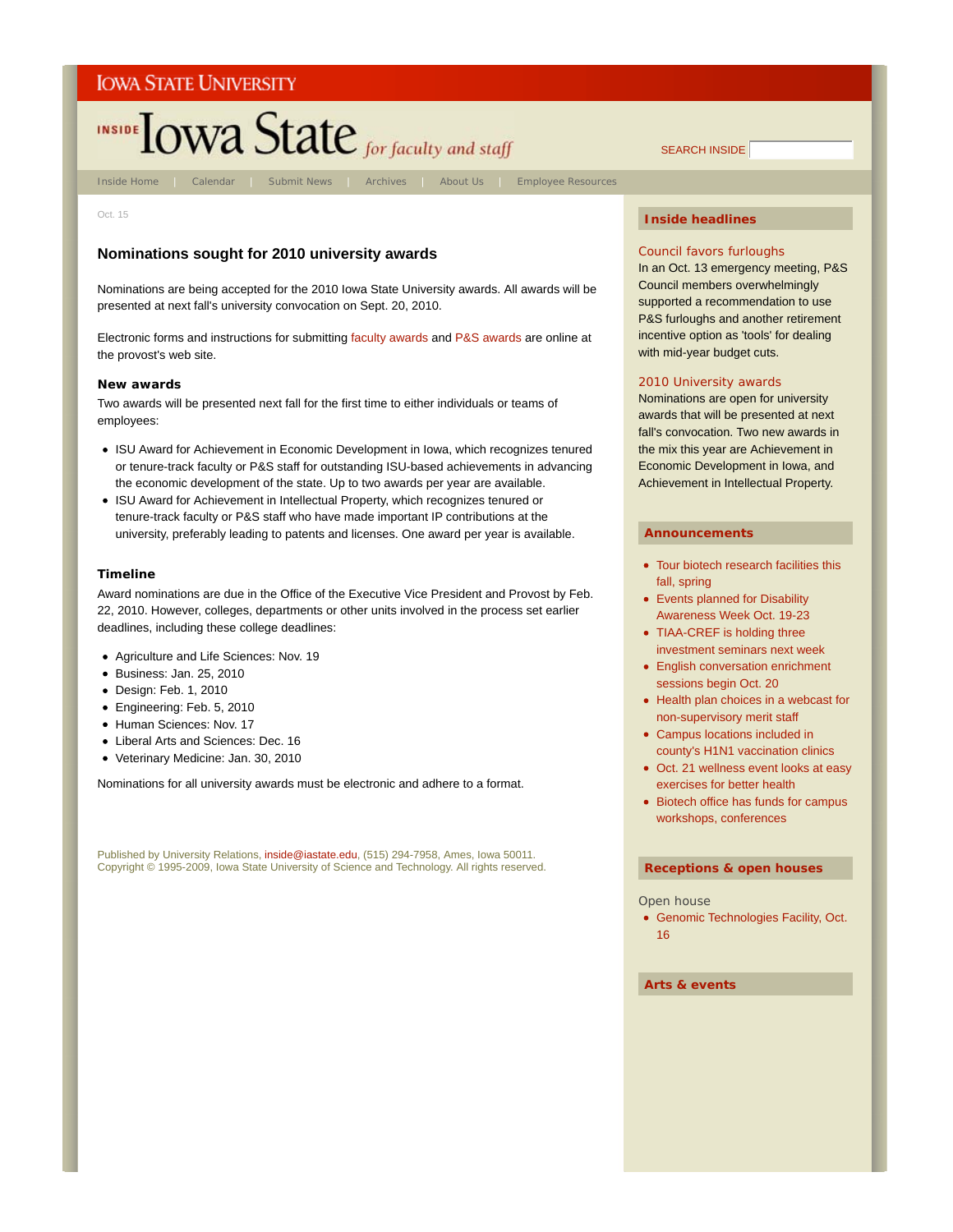

Oct. 15

# **Business Café to close for remodeling**

by Paula Van Brocklin

Patrons of the Business Café in the Gerdin Business Building will have to temporarily find a new place to grab a cup of coffee, beginning Nov. 19. That's when the café will shut down for a seven-week renovation to enhance its offerings. The café is scheduled to reopen Jan. 11.

The seven-week shutdown should impact students and staff only for four weeks, since renovations will occur during both the Thanksgiving and winter breaks.

Updates involve expanding the existing space to the west to make room for an espresso machine and a full line of specialty drinks (like smoothies and frappes).

"Right now, we only have space to offer brewed coffee [in the Business Café]," said Brittney Rutherford, communications specialist with the residence department.

The renovation also includes a new cold case for refrigerated items, which will allow patrons to grab their own pre-packaged sandwiches.

Rutherford added that the new and improved Business Café will have better traffic flow, and a similar look and feel to other dining facilities around campus, especially Bookends in the library.

The Business Café renovation is a joint effort funded by ISU Dining and the College of Business.

Published by University Relations, inside@iastate.edu, (515) 294-7958, Ames, Iowa 50011. Copyright © 1995-2009, Iowa State University of Science and Technology. All rights reserved.

# **Inside headlines**

#### Council favors furloughs

In an Oct. 13 emergency meeting, P&S Council members overwhelmingly supported a recommendation to use P&S furloughs and another retirement incentive option as 'tools' for dealing with mid-year budget cuts.

# 2010 University awards

Nominations are open for university awards that will be presented at next fall's convocation. Two new awards in the mix this year are Achievement in Economic Development in Iowa, and Achievement in Intellectual Property.

#### **Announcements**

- Tour biotech research facilities this fall, spring
- Events planned for Disability Awareness Week Oct. 19-23
- TIAA-CREF is holding three investment seminars next week
- English conversation enrichment sessions begin Oct. 20
- Health plan choices in a webcast for non-supervisory merit staff
- Campus locations included in county's H1N1 vaccination clinics
- Oct. 21 wellness event looks at easy exercises for better health
- Biotech office has funds for campus workshops, conferences

#### **Receptions & open houses**

#### Open house

Genomic Technologies Facility, Oct. 16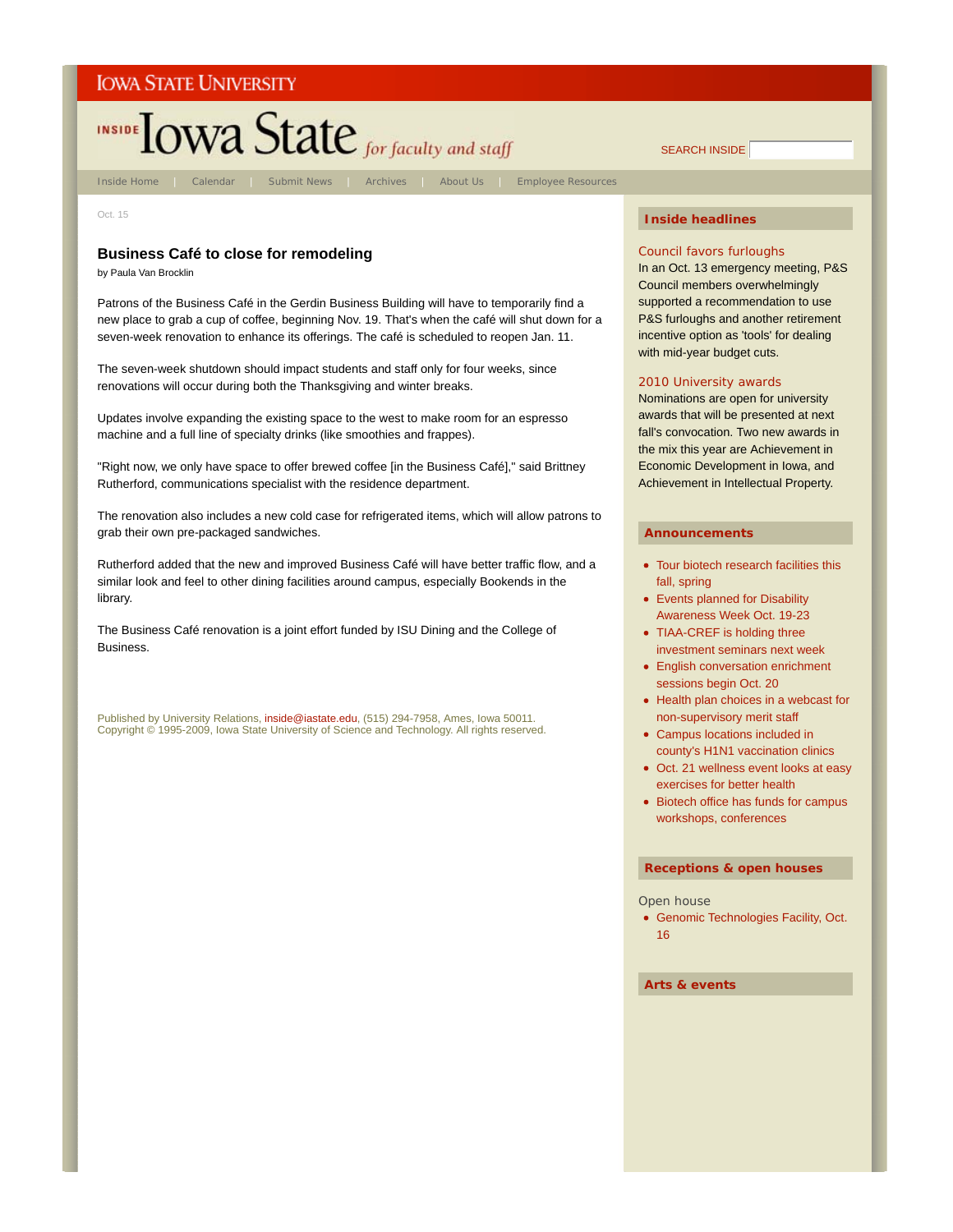

Oct. 15

# **Student-led event focuses on campus sustainability**

by Erin Rosacker

Iowa State will take part in National Campus Sustainability Day Oct. 21, with events and displays planned in the free speech area outside Parks Library from 11 a.m. to 2 p.m. Inclement weather would move the event under the library's covered porch.

Chandra Peterson, vice president of the Government of the Student Body and a member of the newly formed Green Umbrella group, is helping organize the day's events.

"This is a student-run initiative," Peterson said. "There are great things going on with student organizations and we wanted to do something to get the word out."

More information about National Campus Sustainability Day is available online.

She said Green Umbrella is a GSB initiative that brings in representatives from campus groups dealing with sustainability and other green issues. About 10 different

organizations already are part of the new group, which is focusing on awareness and communication.

Many of these student groups will be involved in the campus sustainability day activities, primarily with displays of their green projects and initiatives. Staff from Outdoor Recreation Services will be on hand to provide free bike tune-ups and fittings. A recycling bin for unwanted jeans -- which will be converted into insulation -- also will be available.

"Next year, we hope to make this a lot bigger," Peterson said. "Our goal is to make it a week-long event."

Published by University Relations, inside@iastate.edu, (515) 294-7958, Ames, Iowa 50011. Copyright © 1995-2009, Iowa State University of Science and Technology. All rights reserved.

# **Inside headlines**

SEARCH INSIDE

# Council favors furloughs

In an Oct. 13 emergency meeting, P&S Council members overwhelmingly supported a recommendation to use P&S furloughs and another retirement incentive option as 'tools' for dealing with mid-year budget cuts.

# 2010 University awards

Nominations are open for university awards that will be presented at next fall's convocation. Two new awards in the mix this year are Achievement in Economic Development in Iowa, and Achievement in Intellectual Property.

# **Announcements**

- Tour biotech research facilities this fall, spring
- Events planned for Disability Awareness Week Oct. 19-23
- TIAA-CREF is holding three investment seminars next week
- English conversation enrichment sessions begin Oct. 20
- Health plan choices in a webcast for non-supervisory merit staff
- Campus locations included in county's H1N1 vaccination clinics
- Oct. 21 wellness event looks at easy exercises for better health
- Biotech office has funds for campus workshops, conferences

#### **Receptions & open houses**

#### Open house

Genomic Technologies Facility, Oct. 16